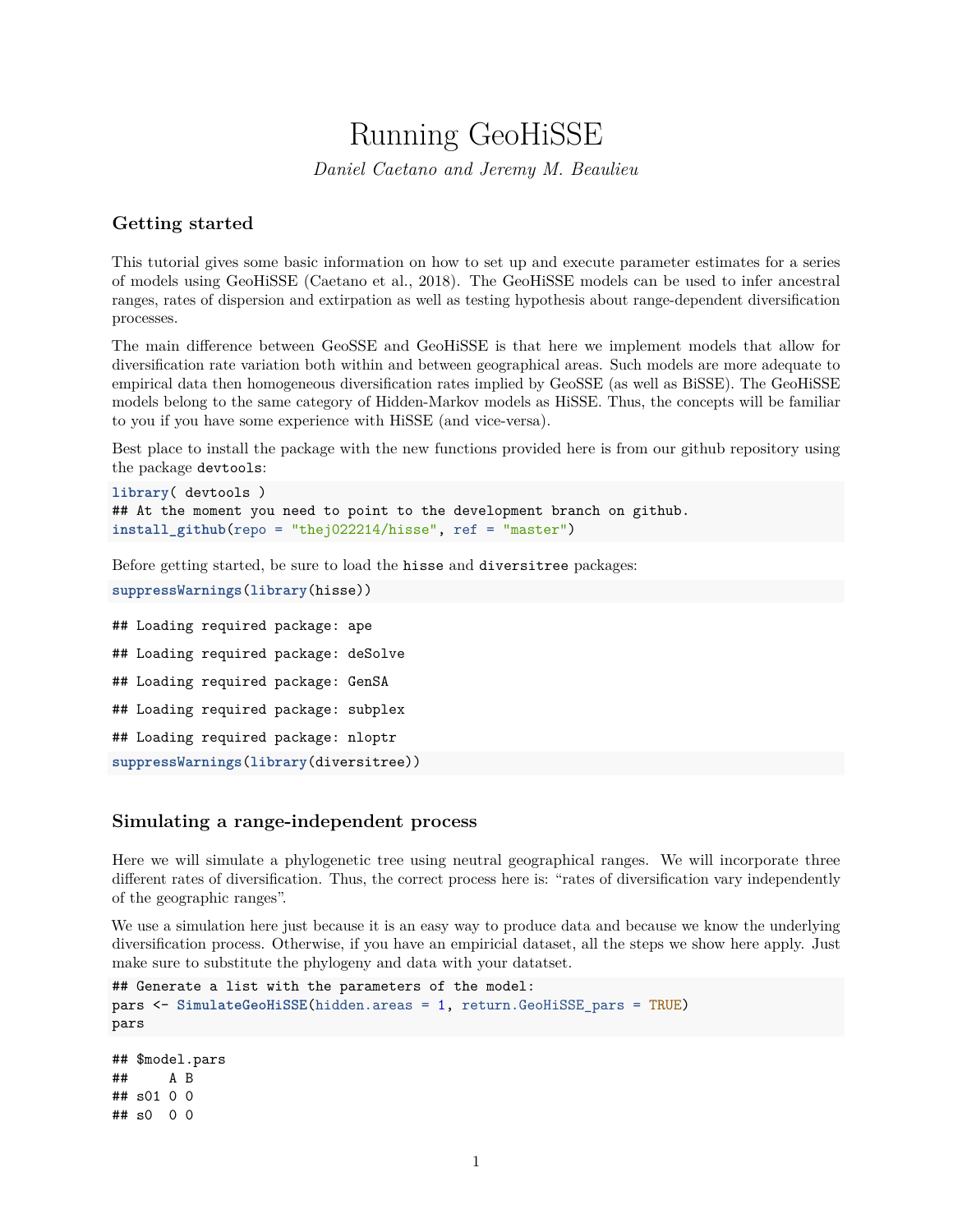```
## s1 0 0
## x0 0 0
## x1 0 0
## d0 0 0
## d1 0 0
##
## $q.01
## 01A 01B
## 01A NA 0
## 01B 0 NA
##
## $q.0
## 0A 0B
## 0A NA 0
## 0B 0 NA
##
## $q.1
## 1A 1B
## 1A NA 0
## 1B 0 NA
##
## attr(,"class")
## [1] "list" "GeoHiSSE_pars"
```
The object pars is a list with all the parameter values for this model in the correct order and format, but all values are 0. Thus, we need to populate these parameters with numbers in order to perform the simulation.

```
pars$model.pars[,1] <- c(0.1, 0.1, 0.1, 0.03, 0.03, 0.05, 0.05)
pars$model.pars[,2] <- c(0.2, 0.2, 0.2, 0.03, 0.03, 0.05, 0.05)
pars$q.01[1,2] <- pars$q.01[2,1] <- 0.05
pars$q.0[1,2] <- pars$q.0[2,1] <- 0.05
pars$q.1[1,2] <- pars$q.1[2,1] <- 0.05
pars
## $model.pars
## A B
## s01 0.10 0.20
## s0 0.10 0.20
## s1 0.10 0.20
## x0 0.03 0.03
## x1 0.03 0.03
## d0 0.05 0.05
## d1 0.05 0.05
##
## $q.01
## 01A 01B
## 01A NA 0.05
## 01B 0.05 NA
##
## $q.0
## 0A 0B
## 0A NA 0.05
## 0B 0.05 NA
##
```

```
## $q.1
```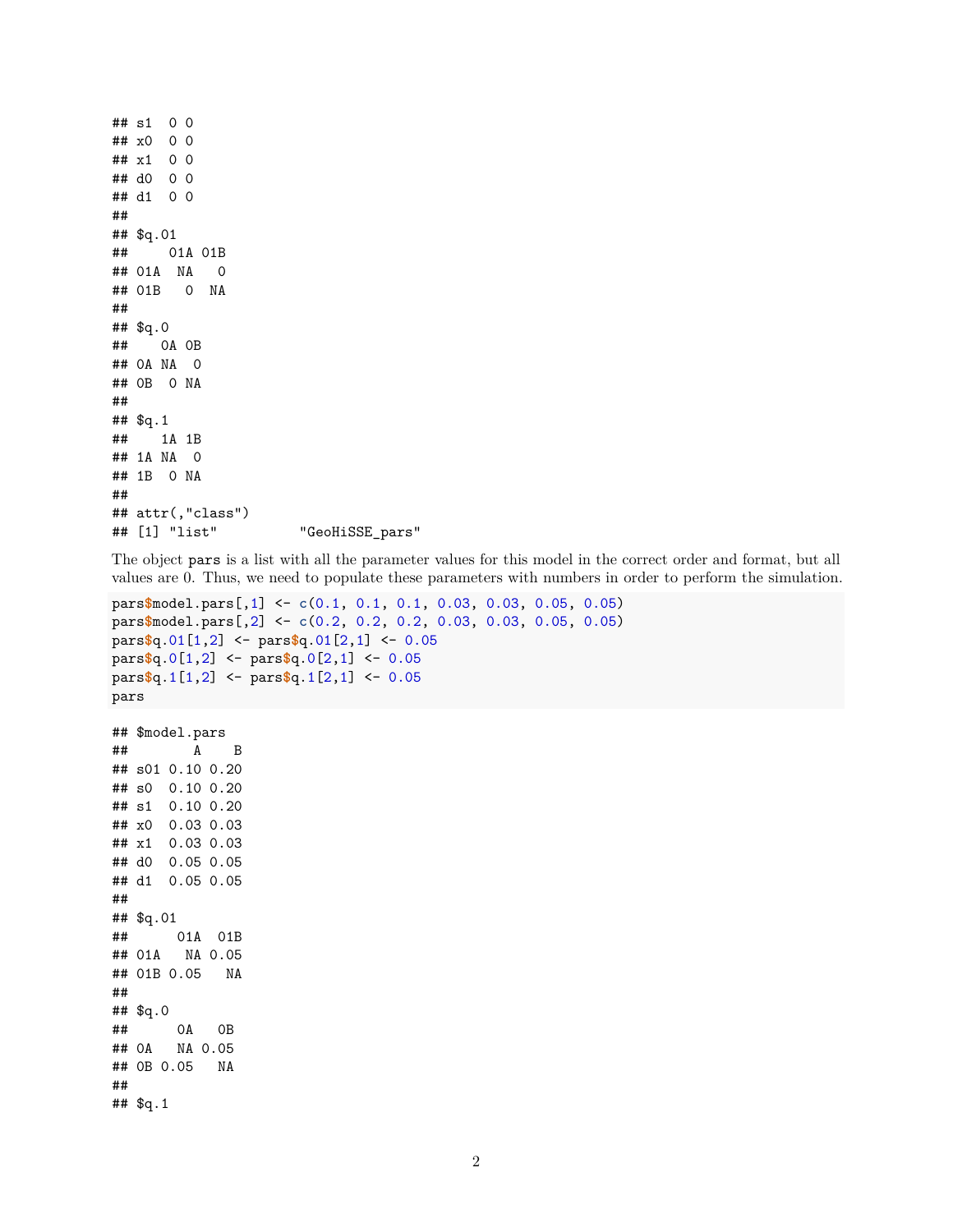## 1A 1B ## 1A NA 0.05 ## 1B 0.05 NA ## ## attr(,"class") ## [1] "list" "GeoHiSSE pars"

Now we can use the parameters with the same function we applied before SimulateGeoHiSSE to generate both the data and the phylogeny.

Here we will set the seed for the simulation, so the outcome of the simulation is always the same. Note that you can change the seed or skip this lines to generate a different, random, dataset.

```
set.seed(1234)
sim.geohisse <- SimulateGeoHiSSE(pars=pars, hidden.areas = 1, x0 = "0A", max.taxa = 200)
## [1] "Simulating the phylogeny..."
## [1] "Simulation finished!"
```
#### **Setting up the models**

In this tutotial we will fit a total of four models. Two models with a range-indendent diversification process and two other models in which the range have an effect on the diversification rate of the lineages (each with either one or two rate classes).

Note that the function to estimate the parameters of the model is commented out below. Just uncomment and run to perform the estimate of the models. Here we will load results from a previous estimate.

Models 1 and 2 below do not include hidden classes. Note that in this case the model will have 3 speciation parametes and 2 extirpation parameters.

```
## Model 1 - Dispersal parameters vary only, no range-dependent diversification.
speciation \leq c(1,1,1)extirpation <- c(1,1)
trans.rate <- TransMatMakerGeoHiSSE(hidden.areas=0)
mod1 <- GeoHiSSE(phy = sim.geohisse$phy, data = sim.geohisse$data, f=c(1,1,1),
                  speciation=speciation, extirpation=extirpation,
                  hidden.areas=FALSE, trans.rate=trans.rate)
## Model 2. Canonical GeoSSE model, range effect on diversification
speciation \leq c(1,2,3)extirpation \leftarrow c(1,2)trans.rate <- TransMatMakerGeoHiSSE(hidden.areas=0)
mod2 <- GeoHiSSE(sim.geohisse$phy, data = sim.geohisse$data, f=c(1,1,1),
                  speciation=speciation, extirpation=extirpation,
                  hidden.areas=FALSE, trans.rate=trans.rate)
```
Models 3 and 4 below have 2 hidden rates each. In this case the models will have twice the number of parameters: 6 speciation parameters and 4 extirpation parameters.

```
## Model 3. GeoHiSSE model with 1 hidden area, no range-dependent diversification.
## Note below how parameters vary among hidden classes but are the same within each
## hidden class.
speciation <- c(1,1,1,2,2,2)
extirpation <- c(1,1,2,2)
trans.rate <- TransMatMakerGeoHiSSE(hidden.areas=1)
mod3 <- GeoHiSSE(sim.geohisse$phy, data = sim.geohisse$data, f=c(1,1,1),
```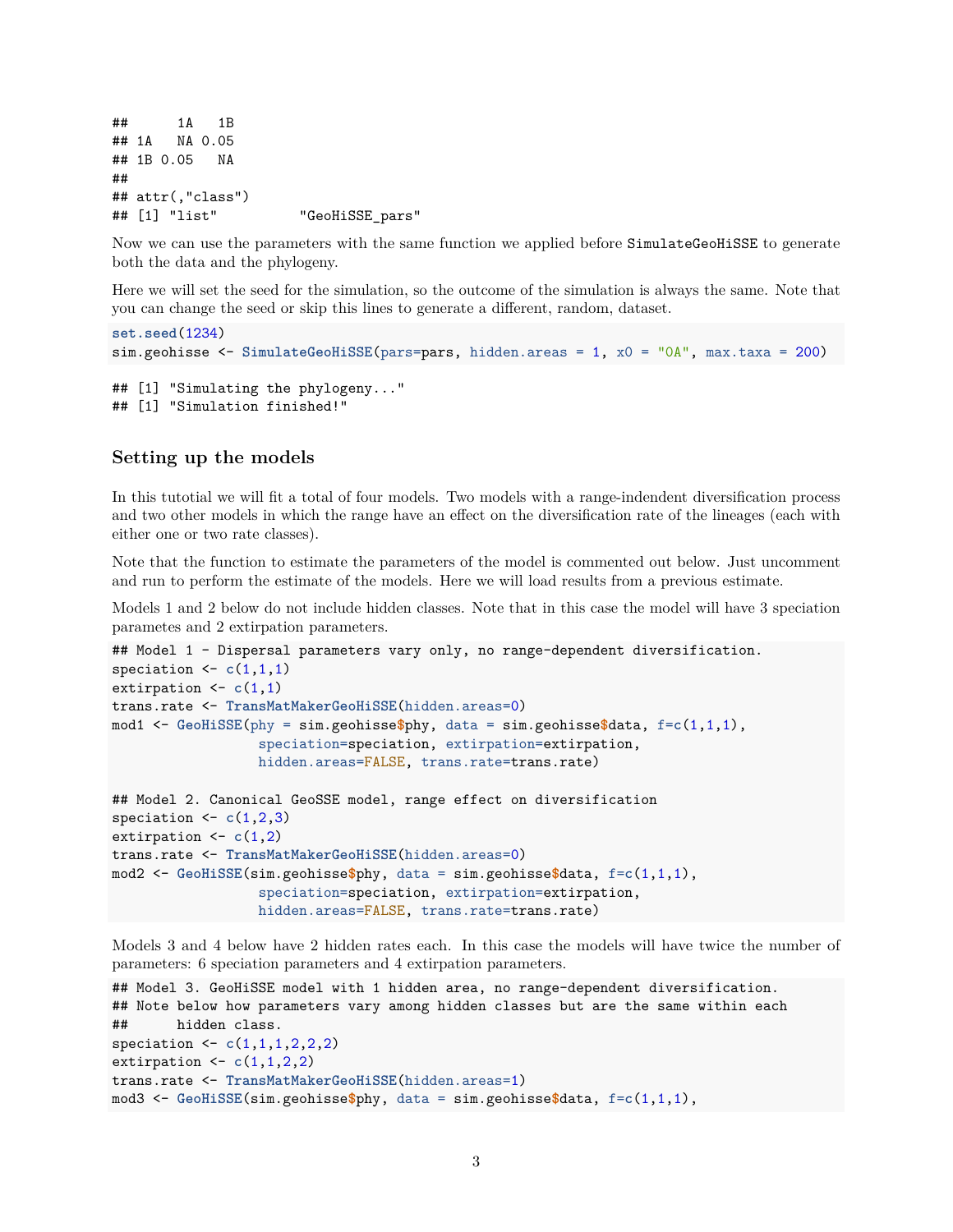```
speciation=speciation, extirpation=extirpation,
                  hidden.areas=TRUE, trans.rate=trans.rate)
## Model 4. GeoHiSSE model with 1 hidden area, no range-dependent diversification.
speciation <- c(1,2,3,4,5,6)
extirpation <- c(1,2,3,4)
trans.rate <- TransMatMakerGeoHiSSE(hidden.areas=1)
mod4 <- GeoHiSSE(sim.geohisse$phy, data = sim.geohisse$data, f=c(1,1,1),
                  speciation=speciation, extirpation=extirpation,
                  hidden.areas=TRUE, trans.rate=trans.rate)
```
Load the fit of the models:

**load**( "geohisse\_vignette.Rsave" )

Now that we have the fit for the 4 models we can check their parameter estimates.

First model assumes a homogeneous diversification rate across the tree independent of the ranges.

| ## |                      |            |                      |     |                                                                      |         |
|----|----------------------|------------|----------------------|-----|----------------------------------------------------------------------|---------|
|    | ## Fit               |            |                      |     |                                                                      |         |
| ## |                      | lnL        | AIC                  |     | AICc                                                                 | n.taxa  |
| ## |                      | $-803.026$ | 1614.052             |     | 1614.257                                                             | 200,000 |
|    | ## n.hidden.classes  |            |                      |     |                                                                      |         |
| ## |                      | 1.000      |                      |     |                                                                      |         |
| ## |                      |            |                      |     |                                                                      |         |
|    | ## Model parameters: |            |                      |     |                                                                      |         |
| ## |                      |            |                      |     |                                                                      |         |
| ## | SOA                  | s1A        | $\text{S}01\text{A}$ | x0A | x1A                                                                  | dOA 01A |
|    |                      |            |                      |     | ## 0.10495443 0.10495443 0.10495443 0.04700056 0.04700056 0.04523465 |         |
| ## | d1A 01A              |            |                      |     |                                                                      |         |
|    | ## 0.06328808        |            |                      |     |                                                                      |         |

Second model assumes a range-dependent diversification process without hidden states. This means that diversification shifts occurr across the branches of the tree and are correlated to the ranges.

mod2

mod1

| ## |                                                                           |             |                      |     |           |          |
|----|---------------------------------------------------------------------------|-------------|----------------------|-----|-----------|----------|
|    | ## Fit                                                                    |             |                      |     |           |          |
| ## |                                                                           | lnL         | AIC                  |     | AICc      | n.taxa   |
| ## |                                                                           | $-802.1938$ | 1618.3876            |     | 1618.9709 | 200,0000 |
|    | ## n.hidden.classes                                                       |             |                      |     |           |          |
| ## |                                                                           | 1.0000      |                      |     |           |          |
| ## |                                                                           |             |                      |     |           |          |
|    | ## Model parameters:                                                      |             |                      |     |           |          |
| ## |                                                                           |             |                      |     |           |          |
| ## | SOA                                                                       | s1A         | $\text{S}01\text{A}$ | x0A | x1A       | dOA 01A  |
|    | ## 0.11383796  0.10000999  0.08864935  0.04545565  0.06020702  0.05333405 |             |                      |     |           |          |
| ## | d1A 01A                                                                   |             |                      |     |           |          |
|    | ## 0.05346983                                                             |             |                      |     |           |          |

Third model incoporates shifts in diversification across the tree but these are independent of the ranges. Note that the parameter estimes vary between hidden classes but are held the same among different ranges within each hidden class. This is an example of our more complex null model in GeoHiSSE. This model can be extended to fit up to 5 hidden classes.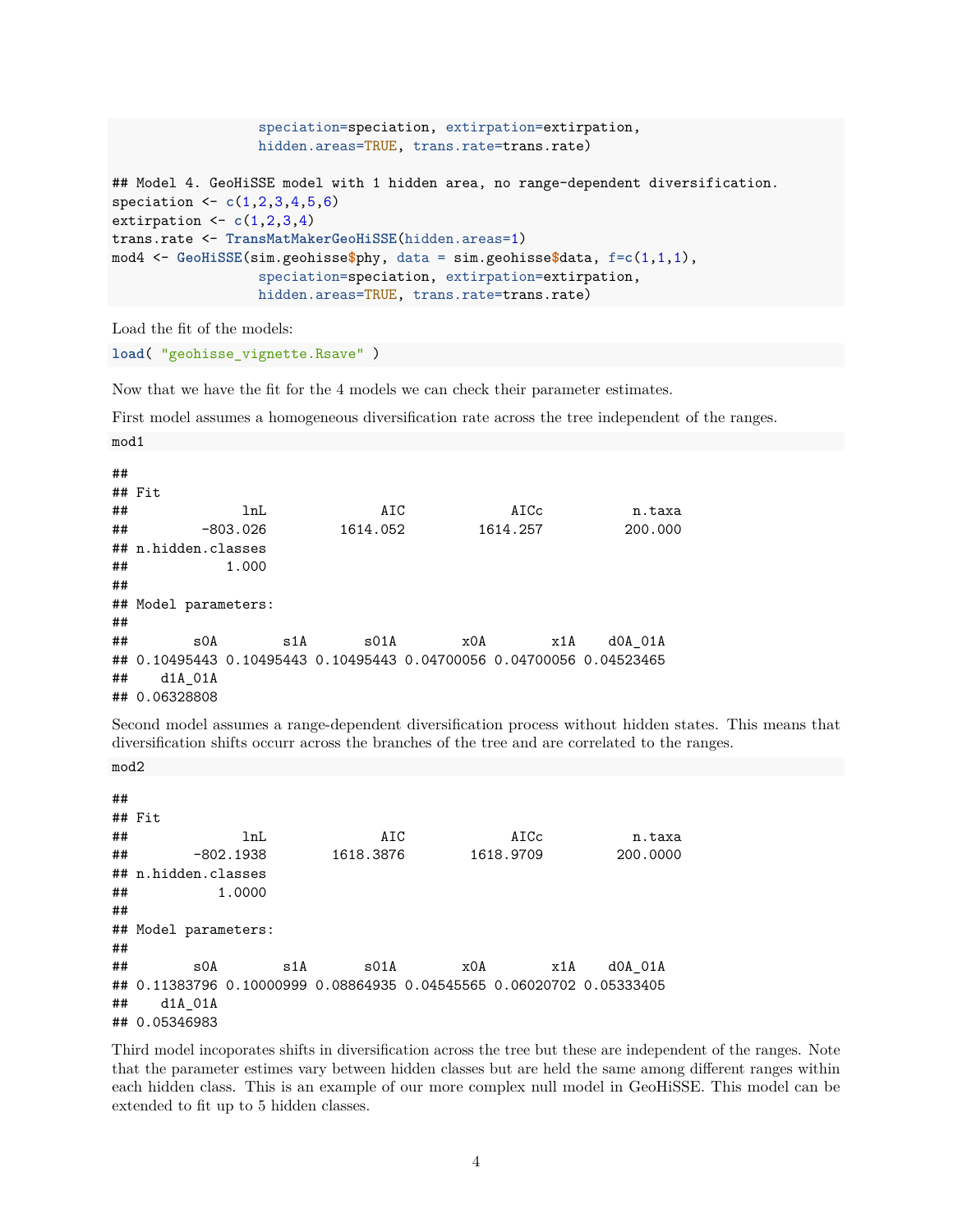mod3

| ## |                      |  |                                                                     |      |                        |
|----|----------------------|--|---------------------------------------------------------------------|------|------------------------|
|    | ## Fit               |  |                                                                     |      |                        |
| ## | lnL                  |  | AIC                                                                 | AICc | n.taxa                 |
|    |                      |  |                                                                     |      | 1640.1597     200.0000 |
|    | ## n.hidden.classes  |  |                                                                     |      |                        |
| ## | 2.0000               |  |                                                                     |      |                        |
| ## |                      |  |                                                                     |      |                        |
|    | ## Model parameters: |  |                                                                     |      |                        |
| ## |                      |  |                                                                     |      |                        |
| ## | SOA                  |  | $\texttt{s1A}$ $\texttt{s01A}$ $\texttt{x0A}$                       |      | x1A                    |
|    |                      |  | ## 4.996388e+00 4.996388e+00 4.996388e+00 7.411601e+02 7.411601e+02 |      |                        |
|    |                      |  | ## d0A 01A d1A 01A d0A 0B d1A 1B d01A 01B                           |      |                        |
|    |                      |  | ## 7.983518e-03 9.980557e+01 2.339666e-05 2.339666e-05 2.339666e-05 |      |                        |
| ## | $\mathbf{s}$ OB      |  | $\verb s1B $ $\verb s01B $                                          | x0B  | x1B                    |
|    |                      |  | ## 1.742381e-01 1.742381e-01 1.742381e-01 1.670225e-01 1.670225e-01 |      |                        |
|    |                      |  | ## d0B_01B d1B_01B d0B_0A d1B_1A d01B_01A                           |      |                        |
|    |                      |  | ## 6.429553e-02 9.702651e-02 2.339666e-05 2.339666e-05 2.339666e-05 |      |                        |

Finally, the third model describes a range-dependent diversification process while also accounting for multiple rate classes. This is the most complex model in this set.

mod4

| ## |                                    |     |                                |                                                                     |                    |
|----|------------------------------------|-----|--------------------------------|---------------------------------------------------------------------|--------------------|
|    | ## Fit                             |     |                                |                                                                     |                    |
| ## |                                    | lnL | AIC                            | AICc                                                                | n.taxa             |
|    |                                    |     |                                |                                                                     | 1630.1773 200.0000 |
|    | ## n.hidden.classes                |     |                                |                                                                     |                    |
| ## | 2.0000                             |     |                                |                                                                     |                    |
| ## |                                    |     |                                |                                                                     |                    |
|    | ## Model parameters:               |     |                                |                                                                     |                    |
| ## |                                    |     |                                |                                                                     |                    |
| ## | $\texttt{sOA}$                     |     |                                | $\texttt{s1A}$ $\texttt{s01A}$ $\texttt{x0A}$                       | x1A                |
|    |                                    |     |                                | ## 1.371612e-01 7.618960e-02 1.668092e-01 7.176987e-02 7.841790e-02 |                    |
|    |                                    |     |                                | ## d0A 01A d1A 01A d0A 0B d1A 1B d01A 01B                           |                    |
|    |                                    |     |                                | ## 6.001005e-02 7.188738e-02 7.811913e-03 7.811913e-03 7.811913e-03 |                    |
| ## | $\mathbb{S} \mathbb{O} \mathbb{B}$ |     | $\texttt{s1B}$ $\texttt{s01B}$ | x0B                                                                 | x1B                |
|    |                                    |     |                                | ## 6.434724e-02 1.261423e-01 2.066618e-09 7.637460e-03 4.241552e-02 |                    |
|    |                                    |     |                                | ## d0B 01B d1B 01B d0B 0A d1B 1A d01B 01A                           |                    |
|    |                                    |     |                                | ## 4.497654e-02 3.689476e-02 7.811913e-03 7.811913e-03 7.811913e-03 |                    |

## **Computing Akaike Weights.**

Akaike weights are important to evaluate the relative importance of each of the models to explain the variation observed in the data. This quantity takes into account pennalties associated to the number of free parametes.

Models with higher weight show better fit to the data and, as a result, have more weight when performing model averaging (see below).

To compute model weight we can use one of the functions of the package. This will work with both HiSSE and GeoHiSSE objects.

**GetModelWeight**(model1 = mod1, model2 = mod2, model3 = mod3, model4 = mod4)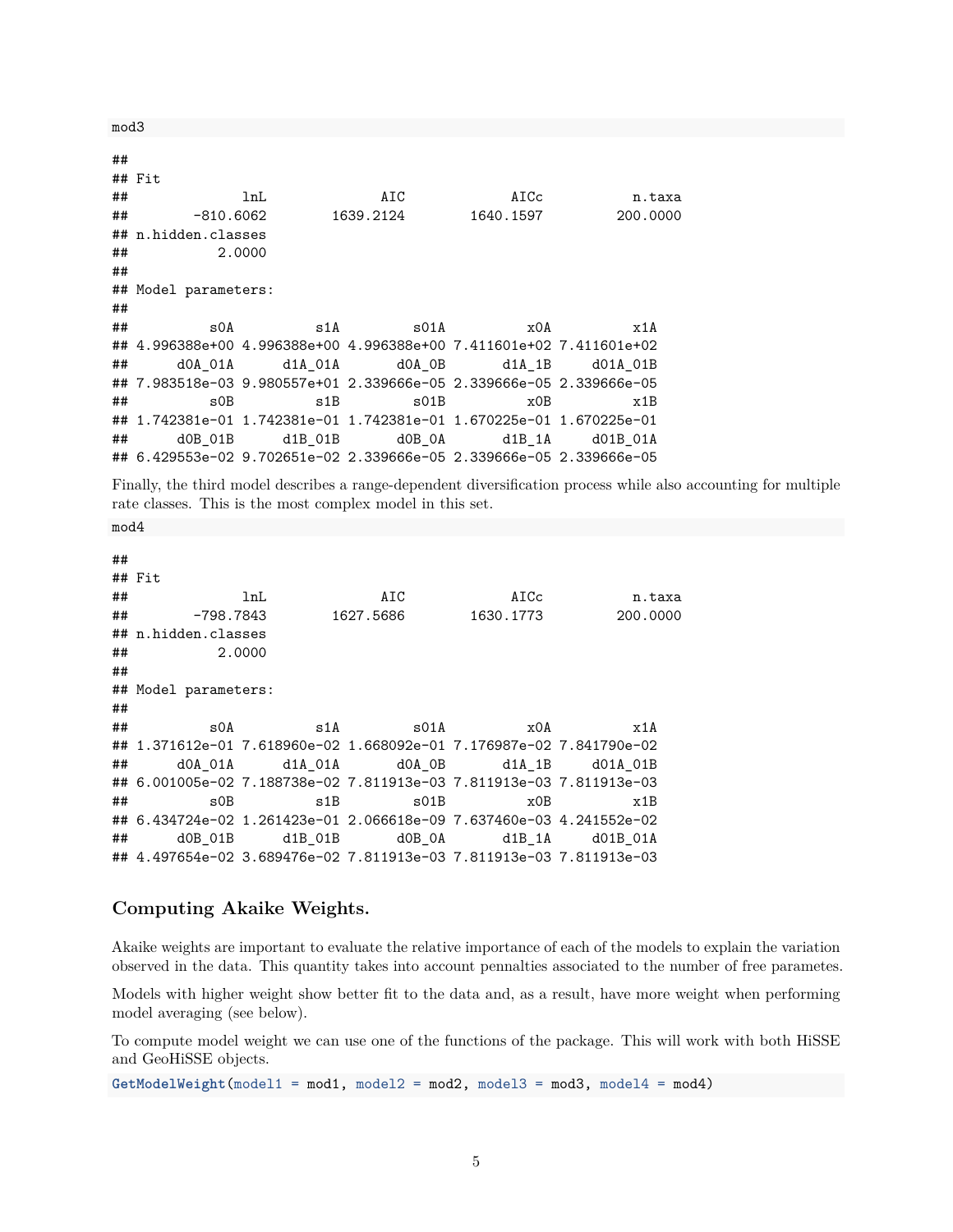```
## model1 model2 model3 model4
## 8.963818e-01 1.025742e-01 3.083187e-06 1.040898e-03
## As the number of models in the set grows, naming each model in the set can become hard.
## So one can use a list (created by some automated code) as an imput also:
list.geohisse <- list(model1 = mod1, model2 = mod2, model3 = mod3, model4 = mod4)
GetModelWeight(list.geohisse)
```
## model1 model2 model3 model4 ## 8.963818e-01 1.025742e-01 3.083187e-06 1.040898e-03

## **Model averaging and plotting.**

Now we can model average the results. Note that this step will reflect the Akaike model weights that we computed above.

For this we need first to perform a marginal reconstruction for each of the models in the set. This will reconstruct the hidden states at the nodes of the phylogeny. Then we can use this information to compute the model average for the rates.

These can take a while to run. We will load the results of previous analyses. Uncomment the code below to perform the reconstructions.

```
recon.mod1 <- MarginReconGeoSSE(phy = mod1$phy, data = mod1$data, f = mod1$f,
                                  pars = mod1$solution, hidden.areas = mod1$hidden.areas,
                                  root.type = mod1$root.type, root.p = mod1$root.p,
                                  aic = mod1$AIC, n.cores = 4)
recon.mod2 <- MarginReconGeoSSE(phy = mod2$phy, data = mod2$data, f = mod2$f,
                                  pars = mod2$solution, hidden.areas = mod2$hidden.areas,
                                  root.type = mod2$root.type, root.p = mod2$root.p,
                                  aic = mod2$AIC, n.cores = 4)
recon.mod3 <- MarginReconGeoSSE(phy = mod3$phy, data = mod3$data, f = mod3$f,
                                  pars = mod3$solution, hidden.areas = mod3$hidden.areas,
                                  root.type = mod3$root.type, root.p = mod3$root.p,
                                  aic = mod3$AIC, n.cores = 4)
recon.mod4 <- MarginReconGeoSSE(phy = mod4$phy, data = mod4$data, f = mod4$f,
                                  pars = mod4$solution, hidden.areas = mod4$hidden.areas,
                                  root.type = mod4\root.type, root.p = mod4\root.p,
                                  aic = mod4$AIC, n \cdot <i>cores</i> = 4)
```

```
## Load previous results:
load( "geohisse_recons_vignette.Rsave" )
```
The results are phylogenetic trees with information on the nodes. recon.mod1

## ## Phylogenetic tree with 200 tips and 199 internal nodes. ## ## Tip labels: ## sp14, sp16, sp21, sp23, sp26, sp30, ... ## Node labels: ## 1, 3, 1, 3, 3, 1, ... ## ## Rooted; includes branch lengths.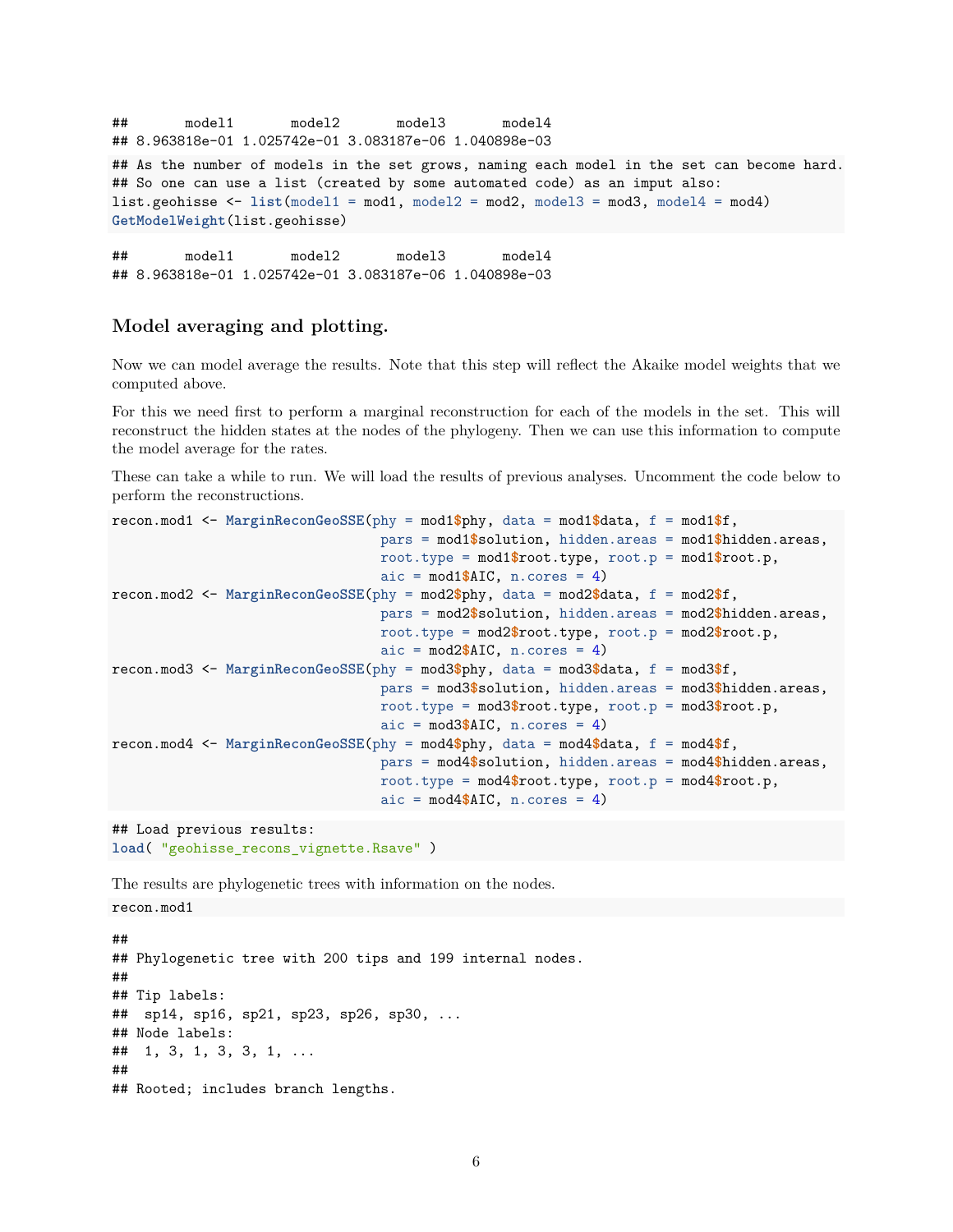```
recon.mod2
```

```
##
## Phylogenetic tree with 200 tips and 199 internal nodes.
##
## Tip labels:
## sp14, sp16, sp21, sp23, sp26, sp30, ...
## Node labels:
## 1, 3, 1, 1, 3, 1, ...
##
## Rooted; includes branch lengths.
recon.mod3
##
## Phylogenetic tree with 200 tips and 199 internal nodes.
##
## Tip labels:
## sp14, sp16, sp21, sp23, sp26, sp30, ...
## Node labels:
## 2, 6, 6, 4, 6, 4, ...
##
## Rooted; includes branch lengths.
recon.mod4
##
## Phylogenetic tree with 200 tips and 199 internal nodes.
##
## Tip labels:
## sp14, sp16, sp21, sp23, sp26, sp30, ...
## Node labels:
## 1, 3, 1, 1, 3, 1, ...
##
## Rooted; includes branch lengths.
```
Now that we have the AIC associated with each model and their reconstruction across the nodes of the tree we can compute the model average:

```
recon.models <- list(recon.mod1, recon.mod2, recon.mod3, recon.mod4)
model.ave.rates <- GetModelAveRates(x = recon.models, type = "tips")
```

```
## Warning in CheckReconBounds(x = list(rates.tips.turnover,
## rates.tips.net.div, : Models in position 3 have parameters outside the
## bounds defined by 'bound.matrix' argument. These will NOT be included in
## the reconstruction.
```
The error message appeared here because the function uses the argument bound.par.matrix in order to exclude models with parameter estimates outside the pre-defined bounds. You can use these bounds to make sure that models with poor MLE estimates will not influence the model averages.

The result of the reconstrution is a matrix with the parameter estimates for each of the tips species averaged over all models. Note that for the GeoSSE model there is no "extinction" parameter associated with widespread  $(01)$  lineages. Also not that one can change the type of model averaging (between tips, nodes, and both) when callin the GetModelAveRates function.

**head**( model.ave.rates )

## taxon state.0 state.1 state.01 turnover net.div speciation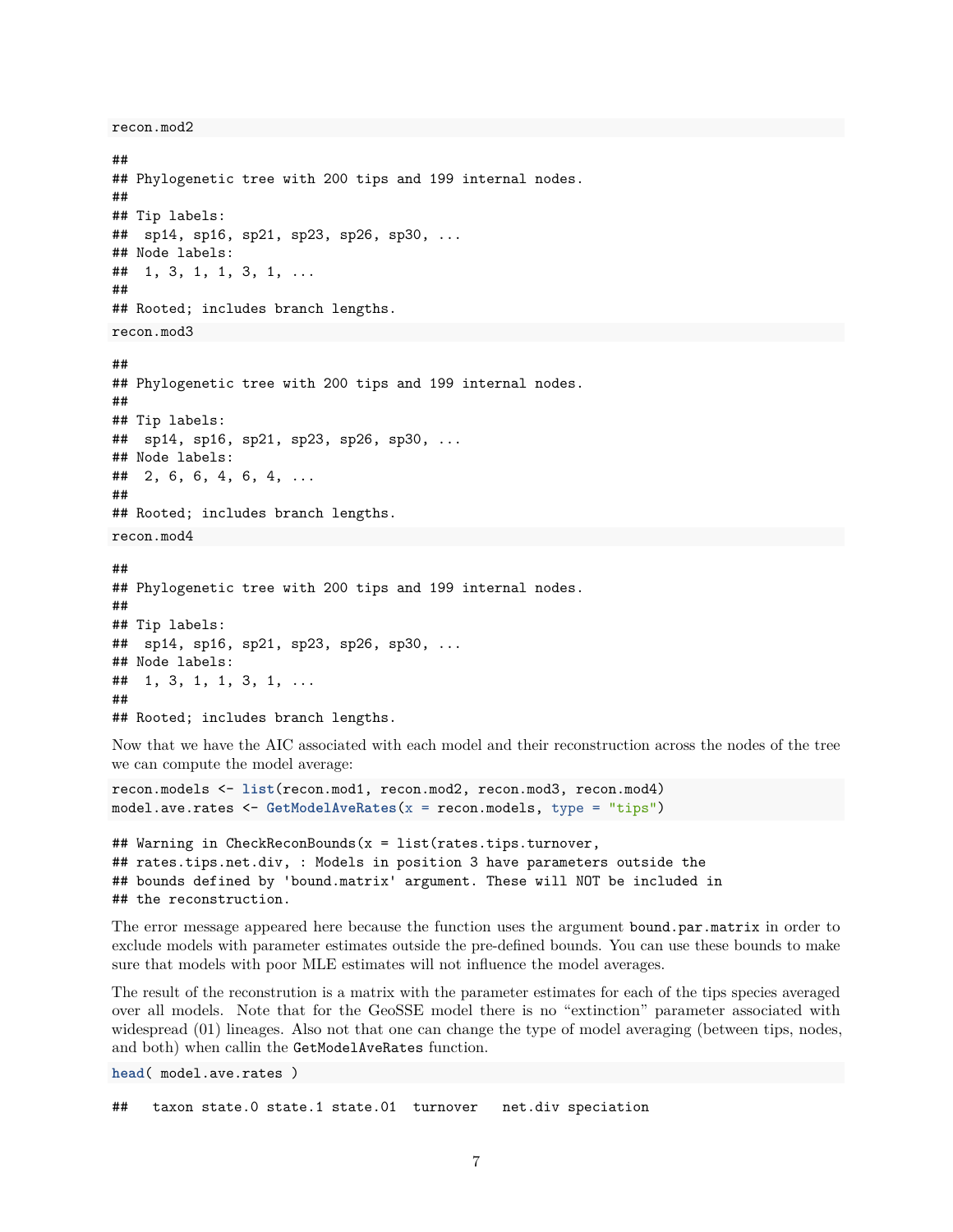| ## 1   | sp14                    | 0            | 0                    | 1 0.3133588 0.3133588 |                       | 0.1031989 |
|--------|-------------------------|--------------|----------------------|-----------------------|-----------------------|-----------|
| ## 2   | sp16                    | 1            | 0                    |                       | 0 0.1527295 0.1058221 | 0.1058792 |
| ## 3   | sp21                    | 1            | 0                    | 0 0.1527351 0.1058224 |                       | 0.1058822 |
| ##4    | sp23                    | $\mathbf{1}$ | 0                    | 0 0.1527147 0.1058211 |                       | 0.1058713 |
| ## 5   | sp26                    | 1            | 0                    | 0 0.1527019 0.1058203 |                       | 0.1058645 |
| ## 6   | sp30                    | $\Omega$     | $\Omega$             |                       | 1 0.3137521 0.3137521 | 0.1033111 |
| ##     | extinct.frac extinction |              |                      |                       |                       |           |
| ## 1   |                         |              | 0.0000000 0.00000000 |                       |                       |           |
| ##2    |                         |              | 0.4428098 0.04685031 |                       |                       |           |
| ## 3   |                         |              | 0.4428264 0.04685293 |                       |                       |           |
| ## $4$ |                         |              | 0.4427659 0.04684335 |                       |                       |           |
| ## 5   |                         |              | 0.4427281 0.04683735 |                       |                       |           |
| ## 6   |                         |              | 0.0000000 0.00000000 |                       |                       |           |
|        |                         |              |                      |                       |                       |           |

Finally, we can plot the use the resulting data matrix to make a plot of the results.

**plot.geohisse.states**(x = recon.models, rate.param = "net.div", type = "fan", show.tip.label = FALSE, legend = FALSE)

## [1] "Using default colors: white (state 1), black (state 2), and yellow (state 0)."



## \$rate.tree ## Object of class "contMap" containing: ## ## (1) A phylogenetic tree with 200 tips and 199 internal nodes. ## ## (2) A mapped continuous trait on the range (0.104231, 0.318219).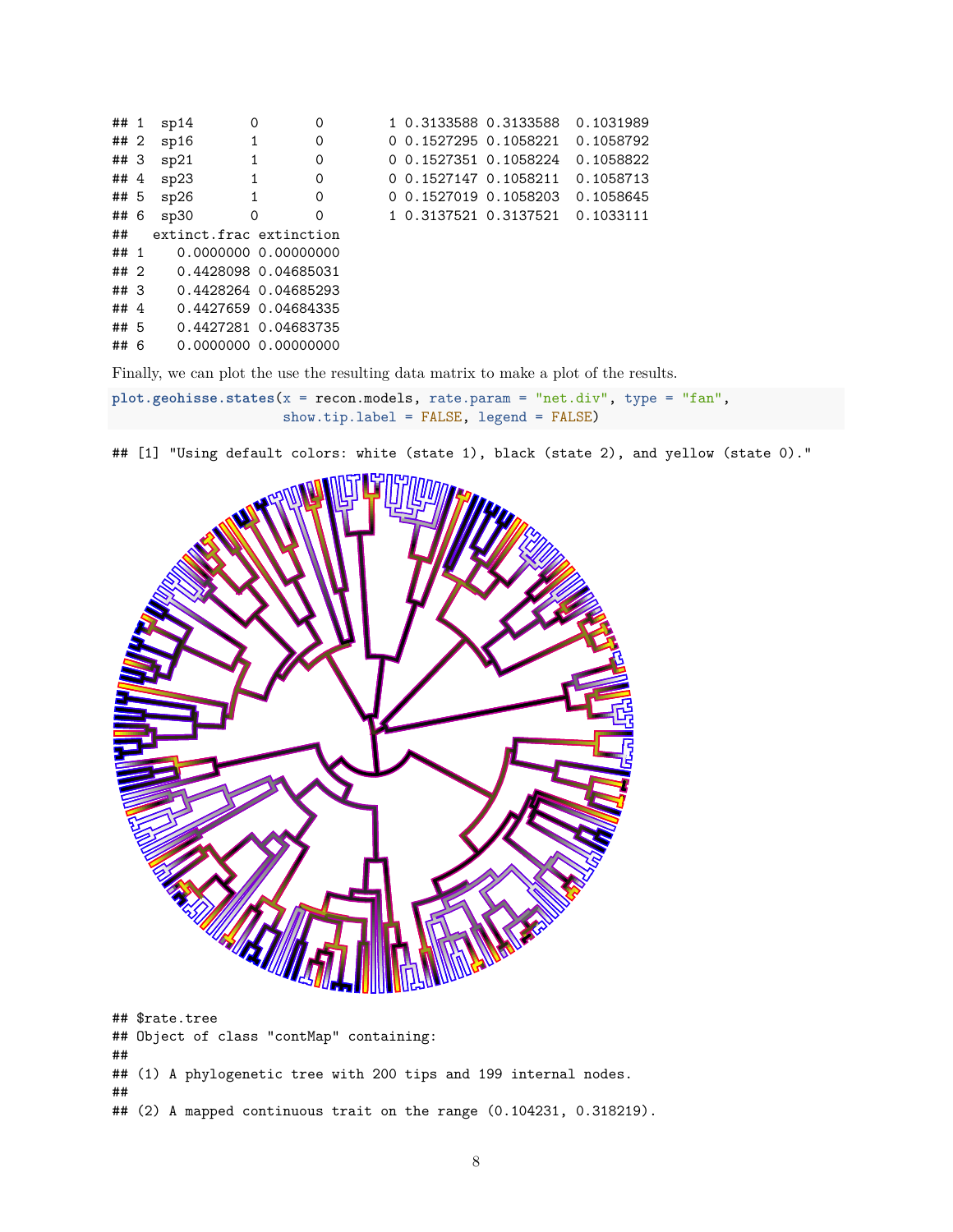```
##
##
## $state.tree
## Object of class "contMap" containing:
##
## (1) A phylogenetic tree with 200 tips and 199 internal nodes.
##
## (2) A mapped continuous trait on the range (0, 2.002).
```
## **A brief note about the new fGeoHiSSE functions**

As of version 1.8.7, we now provide a new set of functions that execute more complex and potentially faster version of the GeoHiSSE model described by Caetano et al. (2018). One of the main differences here is that the model allows up to 10 hidden categories, and implements a more efficient means of carrying out branch calculations. Specifically, we break up the tree into sets of branches whose branch calculations are independent of one another. We then carry out all descendent branch calculations simultaneously, combine the probabilities based on their shared ancestry, then repeat for the next set of descendent branches. In testing, we've found that as the number of taxa increases, the calculation becomes much more efficient. For instance, with 100,000 tips, a single tree traversal with the canonical GeoSSE model in the original code took 10 minutes, whereas in fGeoHiSSE the same traversal took about 30 seconds. In future versions, we will allow for multicore processing of these calculations to further improve speed. Also, note this function will eventually completely replace the version of GeoHiSSE that is currently available.

There are a couple major differences with this version of GeoHiSSE that users should be aware. First, while this version allows for cladogenetic events to be turned off (i.e., assume.cladogenetic=FALSE), it does not revert to a three-state MuSSE model as it does in GeoHiSSE. Instead, no lineage speciation and extinction are allowed in the widespread state, only transitions out of it. If a three-state MuSSE model is needed, we direct users to read the vignette on how to generate a three-state model in MuHiSSE. Second, fGeoHiSSE requires the use of TransMatMakerfGeoSSE() for generating the transition rates.

Finally, the other main difference is that, like hisse, we employ a modified optimization procedure. In other words, rather than optimizing birth and death separately, **fGeoHisse** optimizes orthogonal transformations of these variables: we let  $\tau$  define net turnover, and we let  $\epsilon$  define the extinction fraction. However, these transformations are slightly more complicated due to the dynamics associated with the widespread taxa. For a geographic-based model, we define turnover as,

$$
\tau_{00i} = s_{00i} + x_{00i}
$$

$$
\tau_{11i} = s_{11i} + s_{11i}
$$

$$
\tau_{01i} = s_{00i} + s_{11i} + s_{01i}
$$

We define extinction fraction as

$$
\epsilon_{00i} = x_{00i}/s_{00i}
$$

$$
\epsilon_{11i} = x_{11i}/s_{11i}
$$

and because there is no lineage extinction for widespread ranges,  $\epsilon_{01i} = 0$ .

It is straightforward to convert back to original speciation and extinction, *s* and *x*, respectively:

$$
s_{00i} = \tau_{00i}/(1 + \epsilon_{00i})
$$
  

$$
s_{11i} = \tau_{11i}/(1 + \epsilon_{11i})
$$